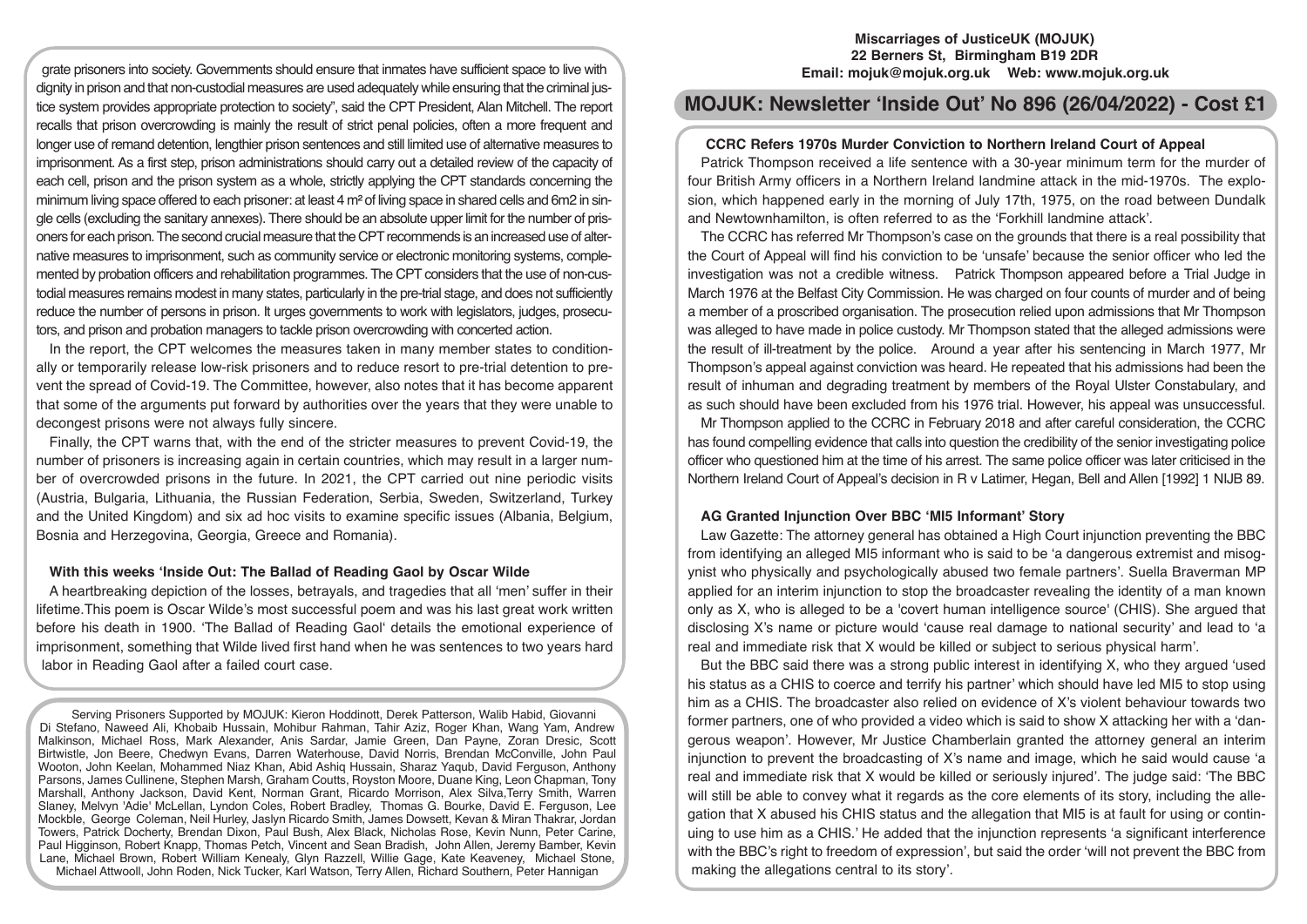A BBC spokesperson said: 'We fought the case to try to tell as fully as possible two women's stories and their experiences with  $X -$  his abuse of them and his use of his status as an MI5 intelligence source to coerce and terrify one of them, behaviour we say MI5 should have known about and that should have caused them to stop working with X.' They added that the broadcaster is considering 'whether there is a basis to appeal'.

## C**riminal Injuries Compensation and 'Undeserving' Victims**

UNLOCK: H*aving a criminal record should not mean victims of serious crime are denied the recognition and compensation they need.* Being the victim of a serious crime can leave a severe and lasting impact on a person; emotional, physical, financial and often a combination of all three. That's why, to help victims of crimes such as sexual assault and serious physical violence, the government provides a small amount of financial compensation. The Criminal Injuries Compensation Authority (CICA) who administers the scheme says: "… [the award] will never fully compensate you for what you have suffered or lost – it is just society's way of recognising that you have been a victim."   What message does this send to the thousands of people who have been denied compensation due to their unspent convictions? We believe this rule creates a hierarchy of victims, which sets a dangerous precedent.

From 2016 to 2019, 3,500 people who were victims of violent crime – 420 of them victims of sexual violence – were refused compensation due to an unspent conviction. Examples include victims of rape and sexual abuse who have been denied compensation because of unspent convictions for offences like non-payment of a TV license. High profile child sexual abuse scandals have highlighted the issue of women and girls being criminalised as a result of the abuse and exploitation they endured.

Research conducted by criminologists at the University of Nottingham has explored the impact of a criminal record on access to the scheme. Lauren Bradford-Clarke, Rhiannon Davies and Andrew Henley have analysed data provided by the Criminal Injuries Compensation Authority to examine how many cases each year are affected by restrictions introduced in 2012 which further limited state compensation for people with unspent criminal records. For the period 2013 to 2021 they found 2,190 cases where women who were victims of violent crime had their compensation claim negatively impacted by their unspent conviction. Of these cases: 78.9% had their claim to CICA rejected and they received no compensation; in the 21.1% of cases where compensation was awarded, these women typically received compensation that was 55 per cent lower than women without a criminal record; amongst the 462 women who suffered a deduction to their compensation – 186 had been victims of sexual violence, 43 had sustained a disabling mental injury as a result of their victimisation, and 81 had sustained bodily scarring due to the crimes committed against them, including 61 women with facial scars.

Commenting on these figures Dr Henley said: "These are women who have criminal records which are wholly unrelated to their subsequent victimisation event. We believe that it is inappropriate that crime victims who have already paid the penalty for a previous offence should then be further punished by the withdrawal or reduction of government-funded compensation." Dr Bradford-Clarke added: "Our concern is that this is the tip of the iceberg and that there are many more women with criminal records who are victims of violent crime but who do not pursue a claim with CICA because they fear they will be unsuccessful. These findings contradict government claims to put victims at the heart of the criminal justice system and to take seriously the problem of violence against women and girls in society.

the UDR as "native levies"—a term for local troops raised in, and for, suppression of "the colonies". For Catholics, an encounter with the UDR at one of its roadside checkpoints was often brutal and sometimes fatal. In one notorious incident the Miami Showband stopped their tour van at what they thought was a British army checkpoint. Instead it was a trap set by members of the Glenanne gang who were serving off-duty UDR soldiers. Three of the band members were murdered and two seriously wounded. The killers were British soldiers by day, Loyalist paramilitaries at night. An investigation by a Historical Enquiries Team found that the only real motive for such attacks was to "frighten (victims) friends, other Catholics and supporters of the nationalist agenda".

Weapons from UDR armouries, or from the homes of UDR personnel, provided a steady flow of military equipment straight into the hands of Loyalist gangs. Internal British army documents from the 1970s use the word collusion routinely and repeatedly. A 1973 military intelligence document called Subversion in the UDR found that up to 15 percent of the UDR members had paramilitary links. In many areas UDR commanders considered dual membership normal—paramilitaries even drank on UDR bases.

By the early 1990s, around 120 members of the regiment were serving prison sentences for serious crimes and 17 had been convicted of murder. But their identities were usually kept secret. Smith says on tracing the collusion though documents, "The denial of access to history is a part of a continuum of British state efforts to obscure its colonial past—to protect the reputation of the British state of generations earlier, concealing and manipulating history.

#### **Prison Overcrowding: Anti-torture Committee Calls for Setting Limit**

The European Committee for the Prevention of Torture and Inhuman or Degrading Treatment or Punishment (CPT) visits places of detention in the 47 states parties to the European Convention for the Prevention of Torture in order to assess how persons deprived of their liberty are treated with a view to strengthening, if necessary, the protection of such persons from torture and from inhuman or degrading treatment or punishment. These places include prisons, juvenile detention centres, police stations, holding centres for immigration detainees, psychiatric hospitals and social care homes. After each visit, the CPT transmits a report containing its findings and recommendations to the government concerned. Following its exclusion as a member from the Council of Europe, the Russian Federation continues to be bound by the Council of Europe conventions open to non-member states to which it is a Party, including the 1987 Convention for the prevention of torture and inhuman or degrading treatment or punishment which established the CPT.

The Council of Europe's Committee for the Prevention of Torture (CPT) has called on European states with persistent prison overcrowding to address this problem with determination by setting a maximum threshold to the number of prisoners in every penal institution - to be strictly respected - and by increasing the use of alternative measures to imprisonment.

In its annual report for 2021, the CPT underlines that although, over the years, some countries have achieved tangible progress in tackling prison overcrowding, this problem persists in many prisons systems, especially in establishments accommodating remand prisoners. In addition, even in countries where overcrowding is not a problem in the entire prison system, particular prisons, parts of prisons or cells may be overcrowded.

"Prison overcrowding undermines any efforts to give practical meaning to the prohibition of torture and other forms of ill-treatment since it can result in a violation of human rights. It puts all the prisoners, especially the most vulnerable, and the prison staff at risk and undermines efforts to reinte-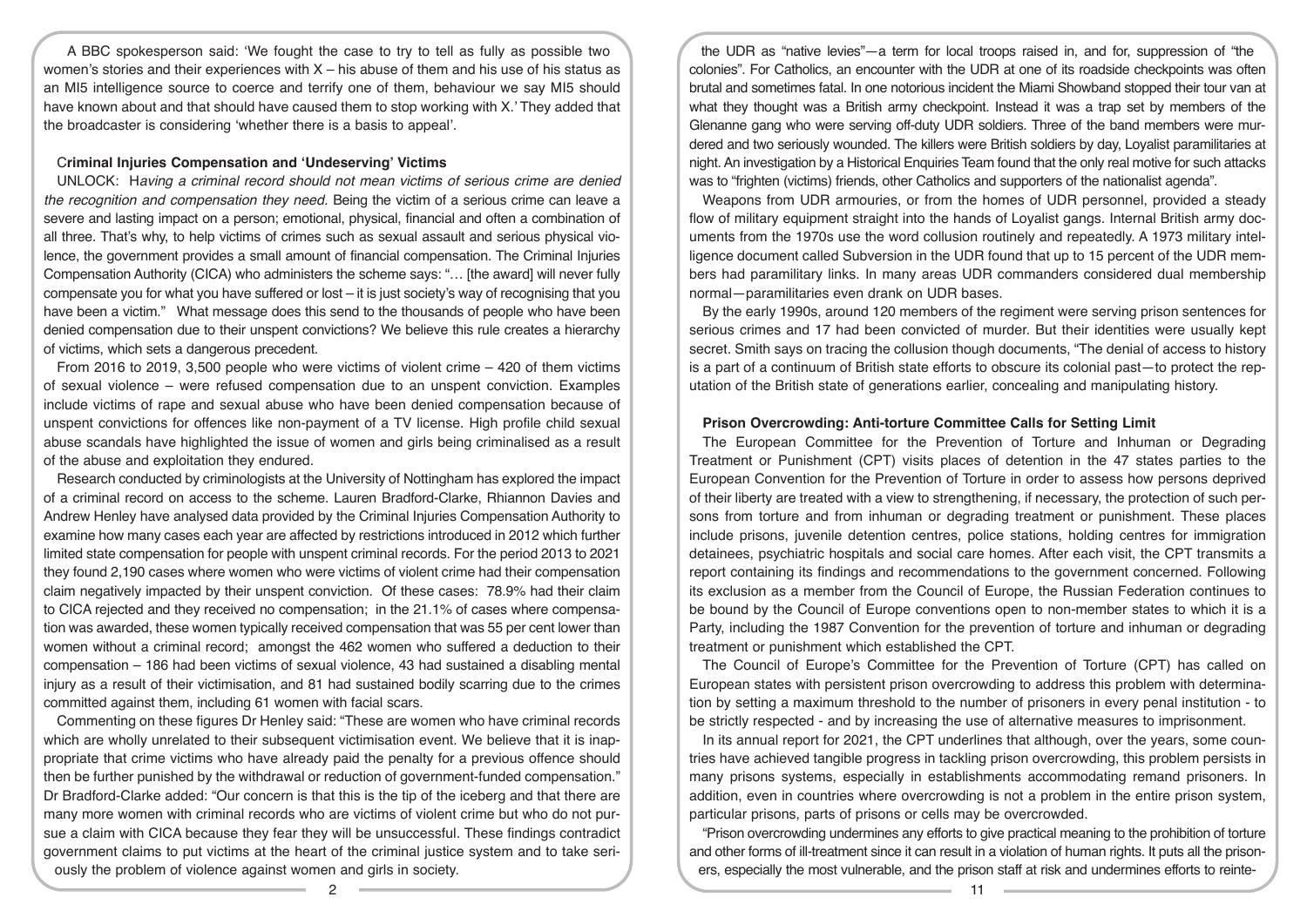expression rights as they do not protect against the dangers of 'bulk powers'. Bulk surveillance powers are used to advance investigations both in the UK and overseas. The government states that they are "integral to the work of the security and intelligence agencies".

Liberty's lawyer, Katy Watts, said: "We should have control over our personal information, and we should have a Government that respects our right to privacy and our freedom of expression. But the Government has admitted it is failing these basic requirements." Bulk surveillance powers allow the State to collect data that can reveal a huge amount about any one of us – from our political views to our sexual orientation. These mass surveillance powers do not make us safer, they breach our privacy and undermine core pillars of our democracy. Our right to privacy protects all of us. It is vital that dangerously broad mass surveillance powers are reined in and the Government must create proper safeguards that protect our rights."

In July 2019, the High Court found that parts of the Investigatory Powers Act that allow spies to collect people's communications data in bulk were not incompatible with human rights laws. Liberty sought to appeal that decision, but the appeal was delayed so that the case can take account of a judgment from the European Court of Human Rights that was handed down in May 2021, related to the predecessor to the Snoopers' Charter, the Regulation of Investigatory Powers Act (RIPA). That judgment, which was the final stage of a case that began in 2013 and can be taken into account in the current case, found that bulk surveillance powers – and the safeguards in the previous surveillance regime – have breached our rights. Liberty's application to appeal was supported in an intervention from the National Union of Journalists.

## **Wrongly Convicted Man Served Three Decades in Prison**

A San Francisco man has been released from prison this week after serving 32 years for a crime he did not commit. Joaquin Ciria was convicted of murdering a friend, Felix Bastarrica, in 1990 and that conviction was overturned on Monday by a San Francisco Superior Court judge. The Northern California Innocence Project put the case in front of District Attorney Chesa Boudin's Innocence Commission 18 months ago after they found new evidence and witnesses. Mr Ciria, 61, told reporters: "They did justice where justice needed to be done and I'm really happy today. I want to say thank you to my attorney," said Ciria, embracing the attorneys who fought for him. "My first five years I was thinking I really can't take it," said Ciria. "I thought that I was going to lose my mind any day, but when you put faith - your faith in God - you gotta keep going." "This is what we do our work for," said Linda Starr, Director of the Northern California Innocence Project at Santa Clara University. "These moments are amazing. It's why we've fought for 20 years to correct the witness identification procedures that are used, so mistakes like this don't happen."

# **New Book Shows Collusion at the Centre of Britain's UDR regiment**

*Simon Basketter, SWP:* The Ulster Defence Regiment started out in 1970 as a part-time volunteer force. Soon it developed into the British army's largest regiment with a membership of around 6,000. It also spent longer on continuous active duty than any other unit in the army's history. Micheal Smith's new damning exposure UDR Declassified is based on released government files. They point to one conclusion. It was an inherently sectarian organisation with links to Loyalist killers that successive British governments not only tolerated but encouraged. From its formation the UDR was a different type of regiment. Formed after a discredited sectarian force, the B Specials, was disbanded, the UDR was reserved for use solely in Northern Ireland. It was part of a long tradition of the use of such forces by the British empire. Regular army soldiers stationed in Northern Ireland referred to

Having an unspent conviction doesn't mean you were any less traumatised and harmed by what happened to you. It doesn't mean you don't need time off work, counselling and other necessities that compensation can help with. Before 2012, decision makers had discretion to pay out awards for those with unspent convictions on a case-by-case basis, which meant there was room to treat people fairly. We are asking – at the very least – for a return to this system; a system that deemed people with criminal records to be as deserving of support and dignity as everyone else.

If we're serious about ending violence against women, we have to mean all women – not just those who meet the criteria of the 'ideal victim'. Several months after the courageous Kim Mitchell won her case against the government, there's still no sign of the promised public consultation on this issue. We urge the government to do right by Kim and other survivors of abuse, and allow them to have their say.

# **Magistrates' Views on Keeping the Wheels of Justice Turning**

*Transform Justice:* What can we learn from pandemic justice? Unfortunately, the Covid inquiry is not going to examine the impact of the pandemic on justice so we need to use the research available. Some excellent reports were published on the views of tribunal, family and civil judges in 2020 and 2021. But there was very little on criminal courts. HMCTS published a survey of court users and judges but the number of criminal respondents was very small. The Magistrates' Association, supported by Transform Justice, decided to fill this large research gap by asking magistrates for their views on justice during the pandemic. The report is here. The main changes experienced by magistrates were a massive expansion in the use of video and audio links and an increase in benches sitting as two rather than three. These were designed to facilitate the social distancing of court users, lawyers and magistrates. Over 800 members of the Magistrates' Association responded to the survey. They were clearly bursting to have a voice – most wrote additional comments as well as answering the survey questions.

Magistrates understood that their duty lay in keeping the wheels of justice moving. But they were pretty unhappy about some of the hearings they presided over. They were particularly critical of the quality of the technological hardware and software HMCTS provided. 86% of magistrates experienced technical difficulties during hearings, 62% experienced such difficulties frequently. Video links were often poor and courts had to resort to phones when video links broke down. These technological difficulties compounded other difficulties inherent in virtual justice – that using video and phone (referred to as remote) links impeded communication and reduced the seriousness of the court. 76% of magistrate respondents (who expressed a view) said remote links made communication with adult defendants more difficult. 73% thought they hampered communication between defendants and their lawyers. 61% thought they hampered communication between prosecution and defence. A magistrate wrote: "remote links create a barrier between all present, stopping natural human connection and judgement from aiding decisions".

Magistrates were particularly concerned that video and phone links made it more difficult for defendants to fully take part in their own hearings – to understand what is going on, to feel able to ask questions and to give their views. 88% of the magistrates who responded felt video links had a negative impact on the participation of unrepresented defendants, 90% on the participation of those with mental health conditions, and 91% on the participation of those with English as a second language (these percentages exclude 'don't know' responses). "The inability to access important aspects of 'non-verbal' communication results in an extraordinary failure of best practice which is ultimately not in the interests of justice. Those with learning difficulties or mental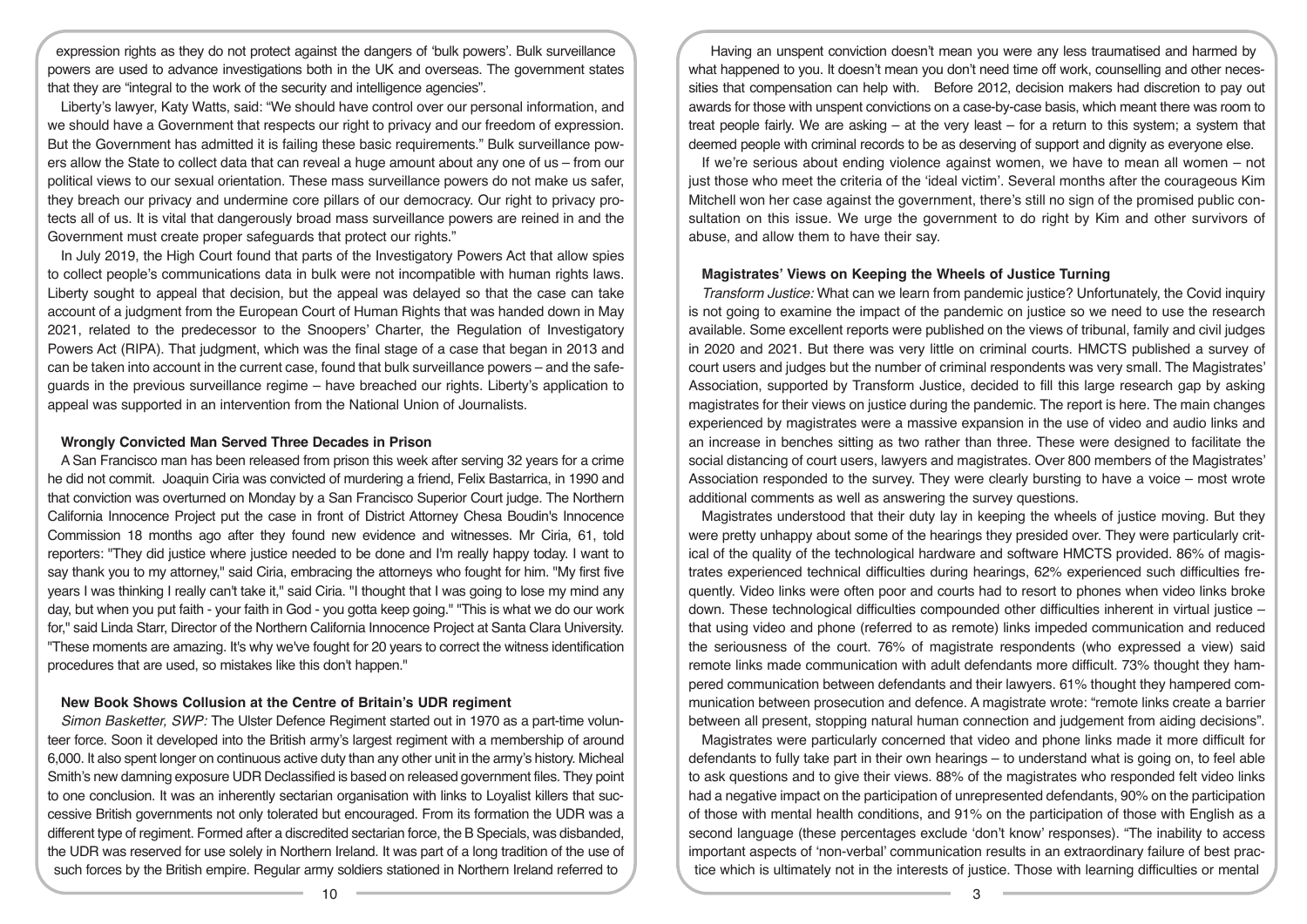health or neurodivergent conditions are put at a greater disadvantage and pressure under these conditions." Magistrates worried about the impact of video on disabled people, both when they were aware of the disability and tried to make reasonable adjustments, and when they didn't know whether a defendant was disabled. 64% of respondents said no information on the vulnerabilities of defendants was provided when defendants appeared on phone or video.

Many defendants appeared on video from prison or police custody. An officer sat in on these hearings and tried to resolve technical difficulties. But when a defendant or witness appeared on video from outside custody or court, there was no control over how they appeared or who was in the room with them. Magistrates were happy to have support workers sit with defendants, but concerned by others intervening. One magistrate was talking to a defendant on video about his involvement in a country lines crime when he realised that the defendant's county lines handler was in the same room. Another was listening to a witness in an abuse case when her child wandered into the room.

Magistrates were also concerned that defendants were appearing from inappropriate places "appearing while in the bath, being half naked, smoking and treating the process like social media". Magistrates feared this informality of approach led defendants to take the court process less seriously. One said "I don't think we should underestimate the importance of appearing in court – it is not only about efficiency but also about serving justice; … the symbolic significance of the court as a formal important occasion and process [is] lost remotely."

This concern about the impact of video on procedural justice is shared by experts. In 2017 Professor Mike Hough wrote "one might question whether the full pomp and ritual of wigs and gowns are essential to the authority of the court, but it would be naïve to ignore the fact that a hearing is an occasion, not simply a transaction. And it seems very likely that the quality of the occasion is thinned by the technologies of virtual reality".

Magistrates were rightly proud of stepping up to the plate in travelling to and sitting in court, managing remote links through most of the Covid period. But they would not want to repeat the experience. They see a role for technology in the court-room, but 76% thought video links should not again be used as extensively as they were in the pandemic. They also wanted to be consulted. In the pandemic they had no choice but to accept the changes imposed on them. But they wanted in the future to have some say into how changes might be implemented, and in deciding the next steps. We don't know whether paid criminal judges would agree with magistrates' concerns about justice during the pandemic. Let's hope this new research prompts the judiciary to find out. And that we also discover more about the experience of criminal defendants and witnesses on video and phone links, including any impact on judicial outcomes.

# **HMP/YOI Deerbolt Inspection - Deeply Worrying**

In December 2021 the government said in its Prison Strategy White Paper that HMP/YOI Deerbolt would provide a model for other prisons to follow in their treatment of young men. So it is deeply worrying that inspectors describe a prison in which the majority of the people it holds are spending entire days in complete idleness. It's no surprise that their frustration and pent up energy results in violence. But the cure for that — active, purposeful days spent out of their cells — seems further away than ever."

At our July 2021 inspection, our overriding concern had been the lack of time out of cell and purposeful activity for such a young population. Eight months later, at this review we found no improvement and progress had been much too slow. The aspiration as COVID-19 restric-

# **"#StopThe500 New Prison Places for Women**

Prison is a dead end, one that tears families and communities apart. However, the Government has announced plans to build 500 new prison places for women. Building more prison places will only shatter more lives and unnecessarily separate families. We know 95% of children have to leave their home when their mother goes to prison, as women are often primary carers. Under current plans, children will visit overnight in prison, rather than mothers being released to spend the night with their children. We cannot let this happen. This flies in the face of the Government's own strategy which says that most women in prison do not need to be there. There is another way, one that the Government knows works. We can invest in community-based services that support women to tackle the issues that sweep them into crime in the first place, like domestic abuse and poverty. Together, we can #StopThe500 and ensure the Government does what's right for women, their children and our communities.

# **Women in Prison - Tackling Double Disadvantage**

Too-often ignored, women face the 'double disadvantage' of gender inequality and racism when they encounter the criminal justice system. This stops them from getting the support they need both within the system and when they try to rebuild their lives outside, leaving them at risk of reoffending. Women's experiences of violence and abuse can drive them into the criminal justice system, with many serving short sentences for non-violent offences. Many face further abuse and vulnerability as they experience the 'ripple effects' of criminal justice involvement like worsening mental health, isolation, and poverty. For Black, Asian, minoritised and migrant women these experiences can be compounded by racism and discrimination. In many cases women can face additional disadvantage in the form of faith inequalities when they encounter the criminal justice system.

The government must urgently follow through with their commitment to addressing gender and racial inequalities for Black, Asian, minoritised and migrant women. By working together across political parties, specialist organisations and alongside women with lived experience in the criminal justice system, we can create real change and ensure some of the most marginalised women are no longer overlooked. In partnership with Hibiscus Initiatives, Muslim Women In Prison, Zahid Mubarek Trust,Criminal Justice AllianceandAgenda: the Alliance for women and girls at risk, we've developed a 10-point action plan for change to improve outcomes and reduce inequalities and discrimination against Black, Asian, minoritised and migrant women in contact with the criminal justice system. Our action plan, developed through consultation with women with lived experience as well as government officials and specialist organisations, provides clear steps that are needed to make a real difference in the lives of the most marginalised women in our community.

# **High Court Case Will Proceed Over Government's 'Unlawful' Bulk Surveillance**

Emma Guy, Each Other: Liberty's landmark litigation against the UK's mass surveillance laws – The Investigatory Powers Act, also known as the "Snoopers' Charter" – has taken a step forward after the Government admitted that its safeguards are inadequate and judges ordered the case to proceed. The act has been under scrutiny by civil liberties groups for years for allowing authorities potentially to breach the right to privacy, which is protected under the Human Rights Act. On 8 April, the High Court approved an application to appeal parts of a judgment handed down in July 2019 over the lawfulness of "bulk" surveillance powers. The application to appeal, issued by Liberty, was approved on five grounds, two of which the Government conceded. In its application to appeal, Liberty argued the safeguards in the Investigatory Powers Act 2016 breach our privacy and free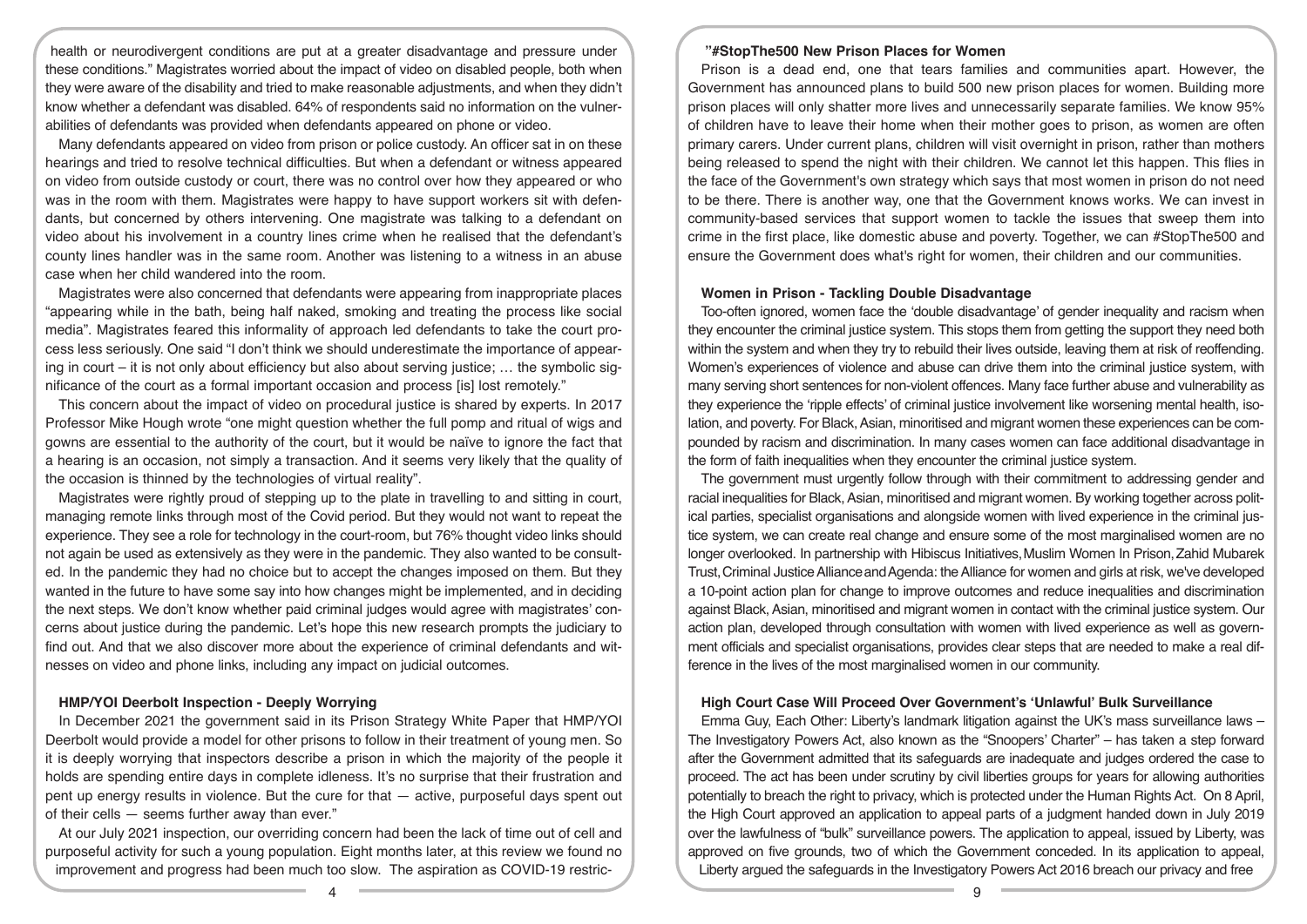and desires to create that feeling of connection and intimacy," Belinda writes. Helen's life with John seemed "idyllic" as they planned their futures together. But it fell apart once the surface was scratched and the lies were revealed. Alison joked with Mark that he'd better not be a cop—she was part of a radical anti-police network. Even after they'd argued about his false names, wearing an England T-shirt and the royal family, she was made to believe she'd found her soulmate. It wasn't until she was abandoned that she connected the dots. "I began to exist in a world of paranoia—apart from people I'd known all my life. I didn't know who I could trust," she writes. Helen dug for information about John after he deserted her. The years of deception shook her "to the core and destroyed the foundations of everything". The women who had been deceived eventually found each other. When the time was right they were clear about what they wanted to do. Eight women brought a case against five men that abused them over 24 years.

None of this could have happened without the permission of senior officers. These weren't "rogue cops", it was a systematic policy from the top of the hierarchy. The women were determined to "fight this cover-up" and access the information held on them. How much of the intimacy they shared was taken back to the station? Yet they weren't always believed. Even when giving evidence in parliament to the Home Affairs Select Committee, Lisa writes, "I felt like they were asking me what I'd done to deserve it. It felt like he still had the protection of the state." The cops obstructed and delayed the truth. They even challenged the women to prove they were duped and abused. As Lisa says, the number one priority "was to protect themselves from criticisms". Despite a formal apology, the women haven't had all their questions answered. The permanent culture of secrecy surrounding these policing units "allows and actually encourages the abuse of state power," Helen concludes. "Our lives were derailed—for what? So that the police could prevent change, undermine democracy and prop up the interests of the wealthy and powerful in our society."

# **CCRC Statement: Northern Ireland Court of Appeal Referrals**

The CCRC has decided to refer three linked 1991 convictions to the Northern Ireland Court of Appeal. Given the sensitive nature of the referral, the CCRC will not be commenting further at this stage.

#### **CCRC Refers Youth Court indecent Images Convictions to Crown Court**

In 2015, Mr J (then aged 15) pleaded guilty in the Youth Court to offences of downloading and possessing indecent images of children. He was sentenced to a 6-month referral order. Mr J had told his parents about the images who, in turn, reported the matter to the police. Mr J initially told the police that he had downloaded the images whilst looking for legal pornography. However, during a later interview, he said that he had been directed to the images by a third party in an online chatroom.

After careful scrutiny of his case, the CCRC has decided that there is a real possibility that the Crown Court will allow Mr J to vacate his guilty pleas and would not now convict him of these offences. The CCRC considers that the circumstances in which Mr J was incited to download the images made him a victim of sexual exploitation rather than an offender and that the prosecution therefore amounted to an 'abuse of process'. Mr J's previous lawyers didn't make this argument to the CPS, nor did they advise him of defences to these charges which may have succeeded. Helen Pitcher OBE, Chair of CCRC said:   "Unfortunately, the worrying circumstances of this case were not properly considered by the police, the CPS or defence lawyers at the time – and for these reasons we have decided to refer it to the Crown Court. The CCRC is hopeful that the Crown Court will now consider that Mr J's earlier guilty pleas are "an affront to justice" and that the prosecution of these matters would be an abuse of process."

tions lifted was much too limited for a training prison, with just 3.5 hours a day out of cell planned for most. But even this part-time regime, in its infancy when we visited, was unreliable despite the reduced population. The prison faced major staff shortages, which affected most aspects of the regime. Prison Reform Comment on below!

HM Chief Inspector of Prisons said: We saw workshops sitting empty because there were no staff available to unlock and escort prisoners. There were tiny numbers of prisoners in classrooms. Places in work and education had often not been allocated and many prisoners had not had initial assessments to determine the most appropriate activity for them. Those who were not in work or education places still spent 23 hours in their cells each day, and we found nearly two-thirds of prisoners locked up during the working day, more than at the 2021 inspection. Leaders had made better progress in addressing our concerns about safety. There were clear improvements to the segregation unit and there had been reasonable moves to manage better perpetrators of violence and strengthen oversight of the use of force. But even this progress required a note of caution.

Violence between prisoners was higher than at the 2021 inspection and some of it was very serious. Use of force was also high. With so little constructive time unlocked to engage or tire them out, we saw prisoners with their backs to the perimeter of the exercise yards, clearly anxious for their safety. Some of the footage of incidents we viewed left us deeply concerned. The challenge of managing conflict while getting prisoners to activity safely was a huge hurdle for managers.

The prison's policy to incentivise good behaviour did not offer sufficient rewards relevant to the young age group, and was irrelevant in any case while prisoners had so little to lose in terms of their daily regime. Attempts to build staffprisoner relationships through key work had not made meaningful advance and very few prisoners had any reliable support from a key worker.

There had been better progress against some of our other recommendations. A substantial improvement had been the introduction of in-cell phones on all but one wing. Medication queues were now better supervised, and consultation, both prison-wide and with protected groups, showed early promise. Deerbolt remains a prison with some excellent facilities and great potential, but there was far too little for the young prisoners to do. We left without any assurance that managers would be able to deliver the safe and reliable full-time regime their population needed. They will need to move quickly to address staff shortages, restore purposeful activity and reduce the high levels of violence.

# **AG Granted Injunction Over BBC 'MI5 Informant' Story**

Sam Tobin, Law Gazette: The attorney general has obtained a High Court injunction preventing the BBC from identifying an alleged MI5 informant who is said to be 'a dangerous extremist and misogynist who physically and psychologically abused two female partners'. Suella Braverman MP applied for an interim injunction to stop the broadcaster revealing the identity of a man known only as X, who is alleged to be a 'covert human intelligence source' (CHIS). She argued that disclosing X's name or picture would 'cause real damage to national security' and lead to 'a real and immediate risk that X would be killed or subject to serious physical harm'. But the BBC said there was a strong public interest in identifying X, who they argued 'used his status as a CHIS to coerce and terrify his partner' which should have led MI5 to stop using him as a CHIS. The broadcaster also relied on evidence of X's violent behaviour towards two former partners, one of who provided a video which is said to show X attacking her with a 'dangerous weapon'.

However, Mr Justice Chamberlain granted the attorney general an interim injunction to prevent the broadcasting of X's name and image, which he said would cause 'a real and